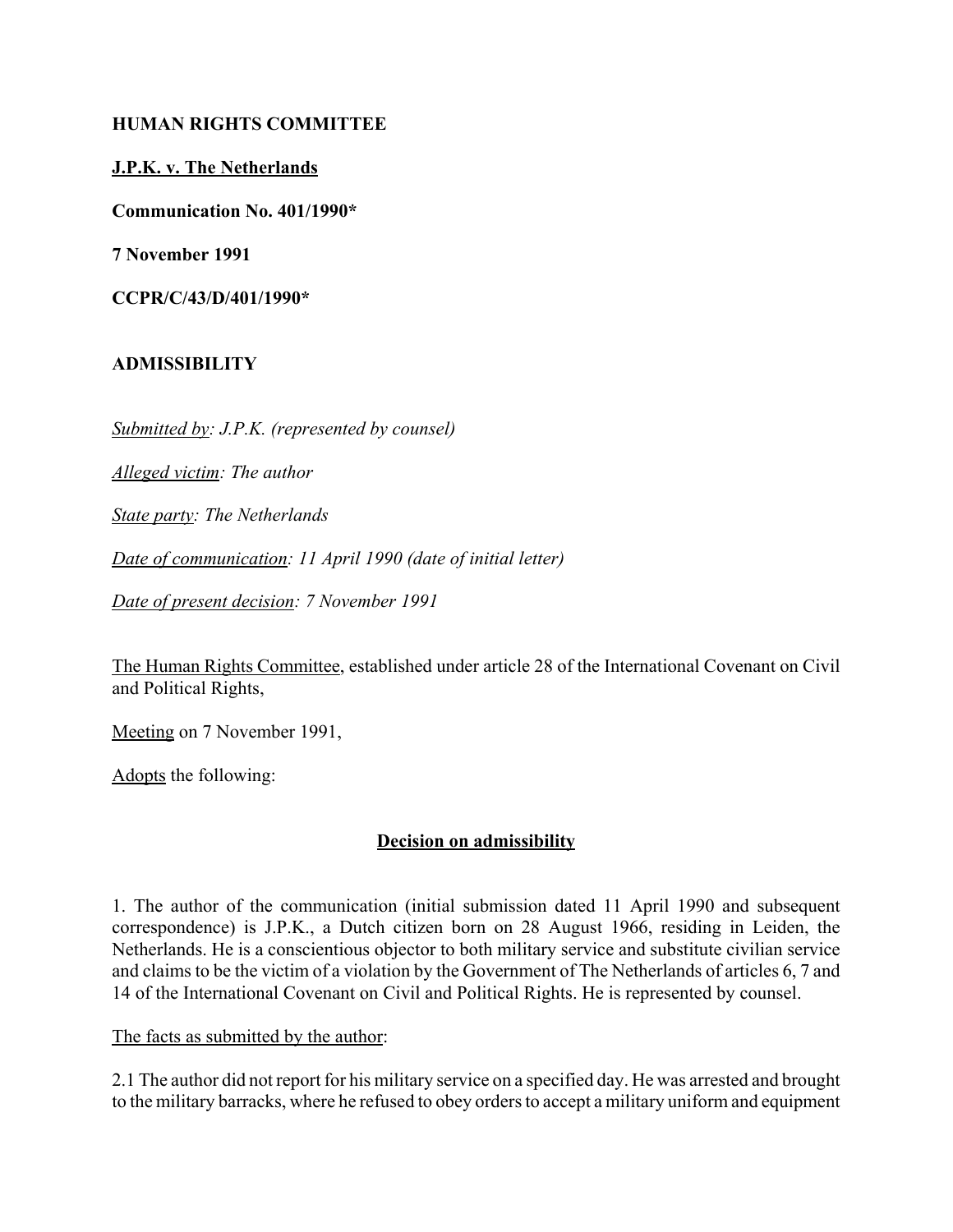on the grounds that he objected to military service and substitute public service as a consequence of his pacifist conviction. On 21 May 1987, he was court-martialled and found guilty of violating articles 23 and 114 of the Military Penal Code (Wetboek van Militair Strafrecht) by the Arnhem Military Court (Arrondissementskrijgsraad) and sentenced to six months' imprisonment and dismissal from military service.

2.2 The Public Prosecutor appealed to the Supreme Military Court (Hoog Militair Gerechtshof) which, on 9 September 1987, found the author guilty of violating articles 23 and 114 of the Military Penal Code and sentenced him to twelve months' imprisonment and dismissal from military service. On 17 May 1988, the Supreme Court (Hoge Raad) rejected the author's appeal.

#### The complaint:

3.1 The author alleges that the proceedings before the courts suffered from various procedural defects, notably that the courts did not correctly apply international law and did not consider, among other, the following conventions and general principles:

- the International Covenant on Civil and Political Rights;

- the European Convention on Human Rights and Fundamental Freedoms;

- the Convention on the Prevention and Punishment of the Crime of Genocide;

- the Hague Convention (IV) on the Laws and Customs of War on Land;

 - the 1925 Geneva Protocol on the Prohibition of the Use of Toxic Gases and Bacteriological Weapons;

- the London Charter of the International Military Tribunal at Nuremberg;

- the Charter of the International Military Tribunal for the Far East in Tokyo;

- the 1949 Geneva Convention (IV) on the Protection of Civilian Persons in Times of War;

- the U.N. Charter;

 - the Convention on the Rights and Duties of Neutral States and Persons in Times of War on Land;

- Resolution 95 (I) of the U.N. General Assembly of 11 December 1946;

 - Appendix 2 in conjunction with article 107 of the Treaty establishing a European Defense Community;

- Resolution 3314 of the U.N. General Assembly of 14 December 1974;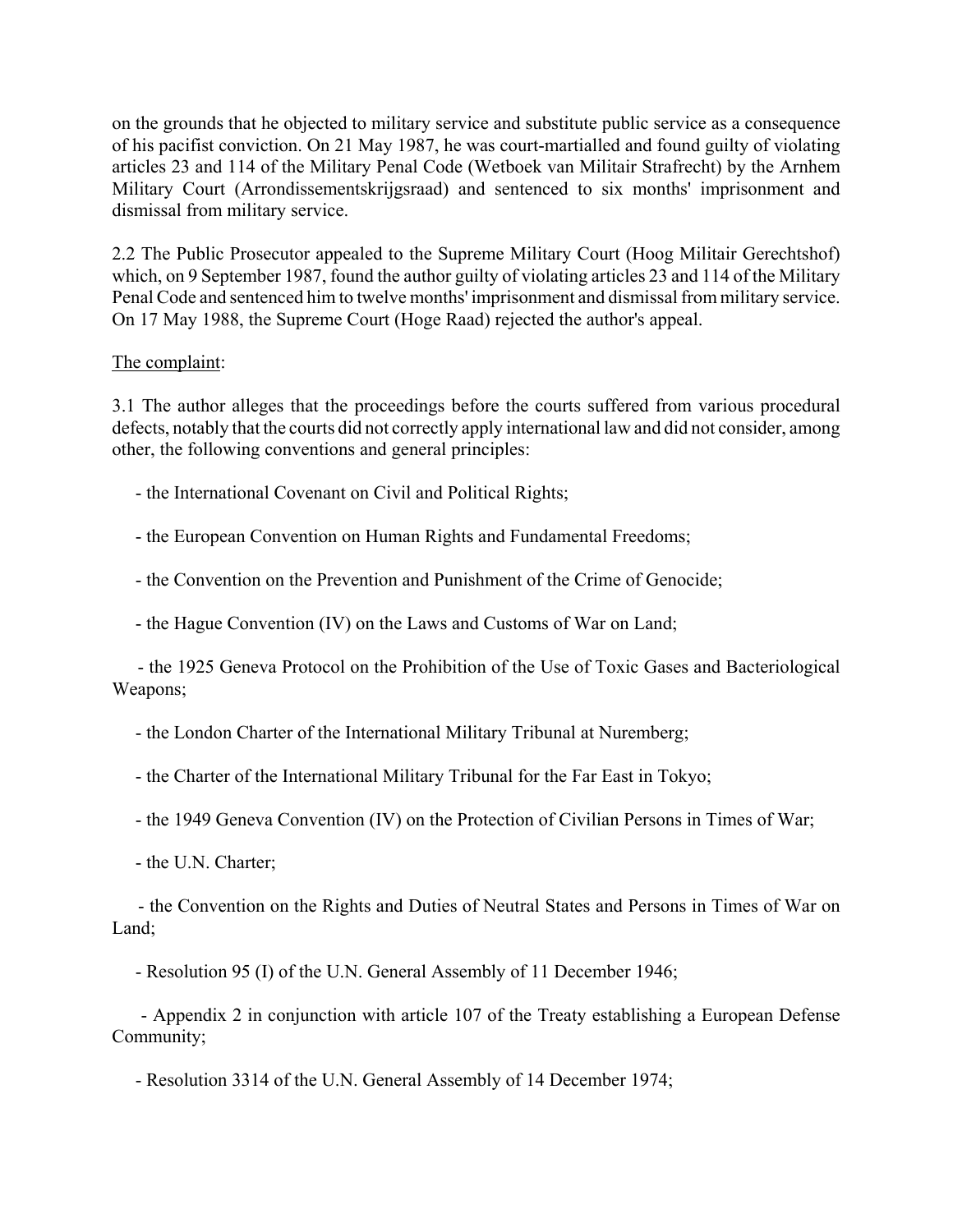- the 1977 Geneva Protocols;

- the so-called "de Martens" clause;

- the principle that civilian populations may never be targeted during military operations;

 - the principle that a distinction between civilian populations and combatants and between civilian and military targets be observed at all times;

- the principle of proportionality;

- the principle that violence which is liable to cause unnecessary suffering is to be avoided.

3.2 The author's defence was based on the argument that by performing military service, he would become an accessory to the commission of crimes against peace and to the crime of genocide, as he would be forced to participate in the preparation for the use of nuclear weapons. In this context, the author regards the NATO strategies of "flexible response" and "forwarded defence", as well as the military-operational plans based on them, which envisage resort to nuclear weapons in armed conflict, as a conspiracy to commit a crime against peace and/or the crime of genocide.

3.3 According to the author, it is "common knowledge" that the flexible response doctrine targets civilian centres which are held hostage for the eventuality that a conventional attack cannot be contained with conventional weapons. Moreover, if the "flexible response doctrine" is meant to be a credible deterrent, it must implythat political and military leaders are prepared to use nuclear weapons in an armed conflict. The author states that recourse to nuclear weapons is a "completely integrated part" of the military-operation plans based on NATO strategy.

3.4 The Supreme Military Court rejected the author's line of defence. It held that the question of the author's participation in a conspiracy to commit genocide or a crime against peace, did not arise, as the international rules and principles invoked by the author do, in view of the Court, not concern the issue of the deployment of nuclear weapons and likewise the conspiracy does not occur, since the NATO doctrine does not automatically imply use without further consultations.

3.5 The author further alleges that the Supreme Military Court was not impartial within the meaning of article 14, paragraph 1, of the Covenant or article 6 of the European Convention on Human Rights. He explains that two thirds of the members of the Supreme Military Court were high-ranking members of the armed forces, who given their professional background, could not be expected to hand down an impartial verdict. In the author's understanding, those with "a chip on their shoulders should not partake (...) the trial of a political adversary".

3.6 The author terms the appointment of the civilian members of the Supreme Military Court "a farce", pointing out that the two "civilian" members of the Supreme Military Court who had been appointed in accordance with the rules of procedure were in fact a rear-admiral and a general during their professional careers who upon retirement became the "civilian" members of the Supreme Military Court.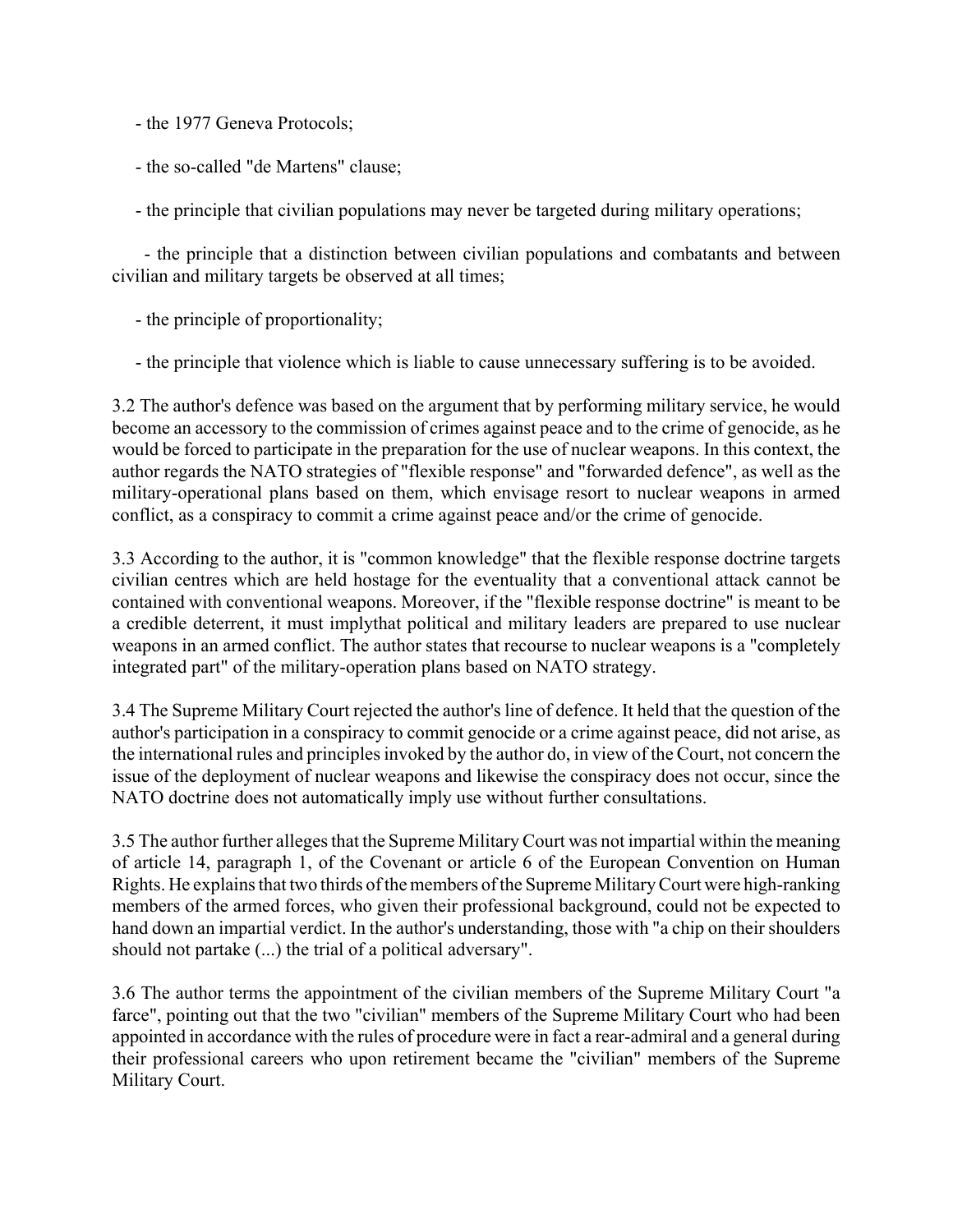## The State party's observations and author's clarifications:

4.1 The State party notes that a State's right to require its citizens to perform military service, or substitute service in the case of conscientious objectors whose grounds for objection are recognized by the State, is, as such, not contested. Reference is made to article 8, paragraph 3, c(ii), of the Covenant.

4.2 The Government takes the view that the independence and impartiality of the Supreme Military Court in The Netherlands is guaranteed by the following procedures and provisions:

 - The president and the member jurist of the Supreme Military Court are judges in the Court of Appeal (Gerechtshof) in The Hague, and remain president and member jurist as long as they are members of the Court of Appeal.

 - The military members of the Supreme Military Court are appointed by the Crown. They are discharged after reaching the age of seventy.

 - The military members of the Supreme Military Court do not hold any function in the military hierarchy. Their salaries are paid by the Ministry of Justice.

 - The president and the members of the Supreme Military Court have to take an oath before they can take up their appointment. They swear or vow to act in a fair and impartial way.

 - The president and the members of the Supreme Military Court do not owe any obedience nor are they accountable to any one regarding their decisions.

- As a rule the sessions of the Supreme Military Court are public.

4.3 The State party points out that national and international judgments have confirmed the impartiality and independence of the military courts in the Netherlands. Reference is made to the Engel Case of the European Court of Human Rights<sup>1</sup> and to the judgment of the Supreme Court of The Netherlands of 17 May 1988.

4.4 With regard to the exhaustion of domestic remedies the State party claims that the Act on Conscientious Objection to Military Service (Wet Gewetensbezwaren Militaire Dienst) is an effective remedy to insuperable objections to military service. The State party contends that as the author has not invoked the Act, he has thus failed to exhaust domestic remedies.

4.5 The State party contends that the other elements of the applicant's communication are unsubstantiated. In concludes that the author has no claim under article 2 of the Optional Protocol and that his communication should accordingly be declared inadmissible.

5.1 In his reply to the State party's observations, the author claims that the Conscientious Objection Act has a limited scope and that it may be invoked only by conscripts who meet the requirements of Section 2 of the Act. The author rejects the assertion that Section 2 is sufficiently broad to cover the objections maintained by "total objectors" to conscription and alternate civilian service.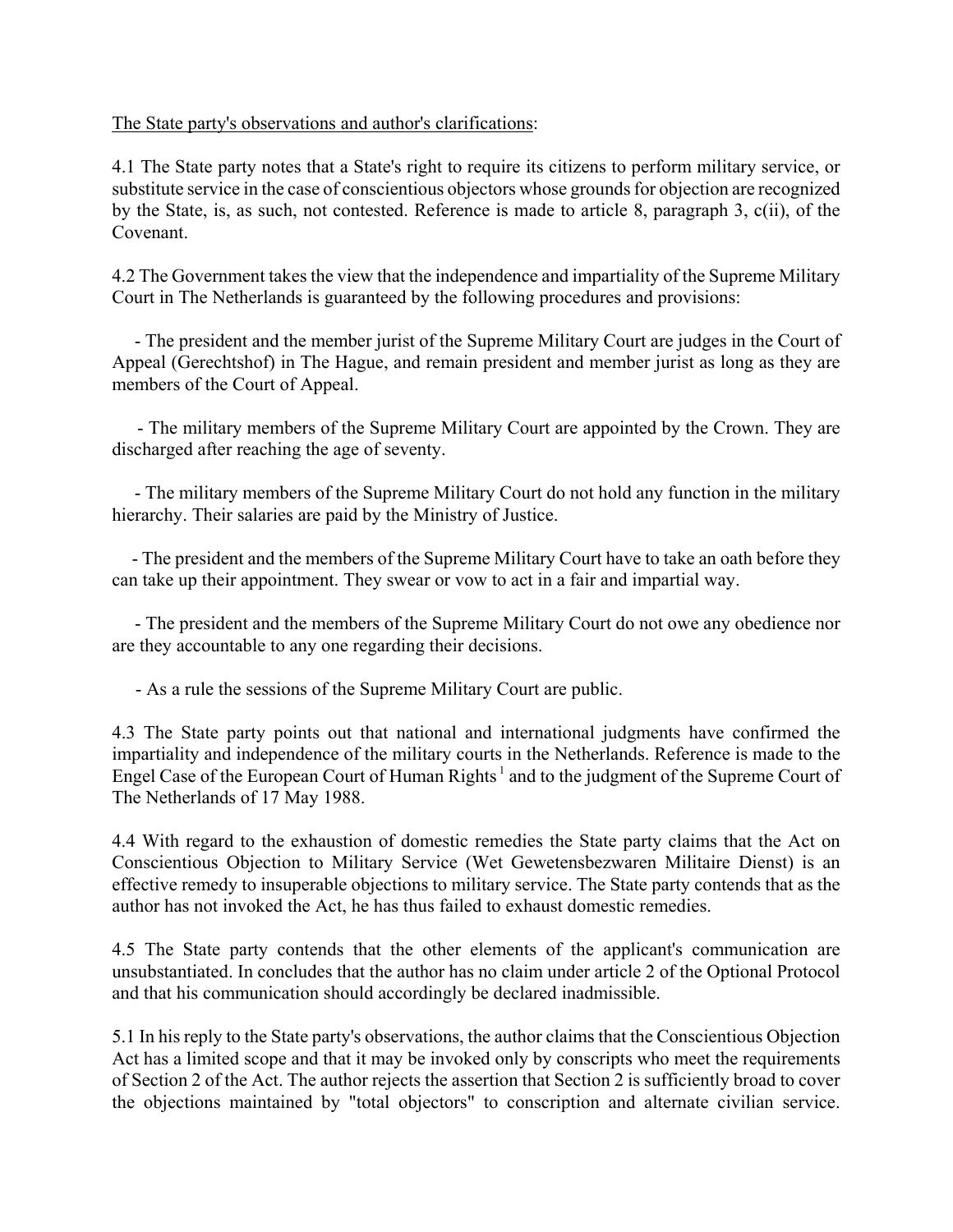Heargues that the question is not whether the author should have invoked the Conscientious Objection Act, but whether the State party has the right to force the author to become an accomplice to a crime against peace by requiring him to do military service.

5.2 The author contends that the State party cannot claim that the European Court of Human Rights has confirmed the impartiality and independence of the Netherlands court martial procedure (Military Court).

5.3 With regard to the exhaustion of domestic remedies the author explains that he was convicted by the court of first instance and that his appeals were heard and rejected by both the Supreme Military Court and the Supreme Court of the Netherlands. He argues, therefore, that the requirement to exhaust domestic remedies has been fully complied with.

## Issues and proceedings before the Committee:

6.1 Before considering any claims contained in a communication, the Human Rights Committee must, in accordance with rule 87 of its rules of procedure, decide whether or not it is admissible under the Optional Protocol to the Covenant.

6.2 Article 5, paragraph 2(a), of the Optional Protocol precludes the Committee from considering a communication if the same matter is being examined under another procedure of international investigation or settlement. The Committee has ascertained that the case is not under examination elsewhere. The Committee has found that the same matter was considered in 1988-89 by the European Commission of Human Rights; this does not, however, preclude the Committee's competence, as the State party has made no reservation to that effect.

6.3 With regard to article 5, paragraph 2(b), of the Optional Protocol, the State party claims that, as the author failed to apply for substitute civilian service by invoking the Act on Conscientious Objection to Military Service, he has thus failed to exhaust domestic remedies. The Committee is unable to conclude that this Act can be construed as an effective remedy for an individual who objects not only to military service, but also to substitute civilian service. The author has been convicted twice and has appealed to the Supreme Court of the Netherlands. The Committee finds that, in the circumstances, there are no effective remedies within the meaning of article 5, paragraph 2(b) of the Optional Protocol which the author could still pursue.

6.4 The author has contested the independence and impartiality of the Supreme Military Court. Taking into account the State party's observations, the Committee finds that the author has failed to sufficiently substantiate his contention, for purposes of admissibility, and that this part of the complaint does not constitute a claim under article 2 of the Optional Protocol.

6.5 With regard to the author's objection to the power of the State to require him to do military or substitute national service, the Committee observes that the Covenant does not preclude the institution of compulsory military service by States parties and recalls in this connection the pertinent provision in article 8, paragraph  $3(c)(ii)$ . Consequently, by reference to the requirement to do military service or, for that matter substitute service, the author cannot claim to be a victim of a violation of articles 6 and 7 of the Covenant. Therefore, this part of the communication is